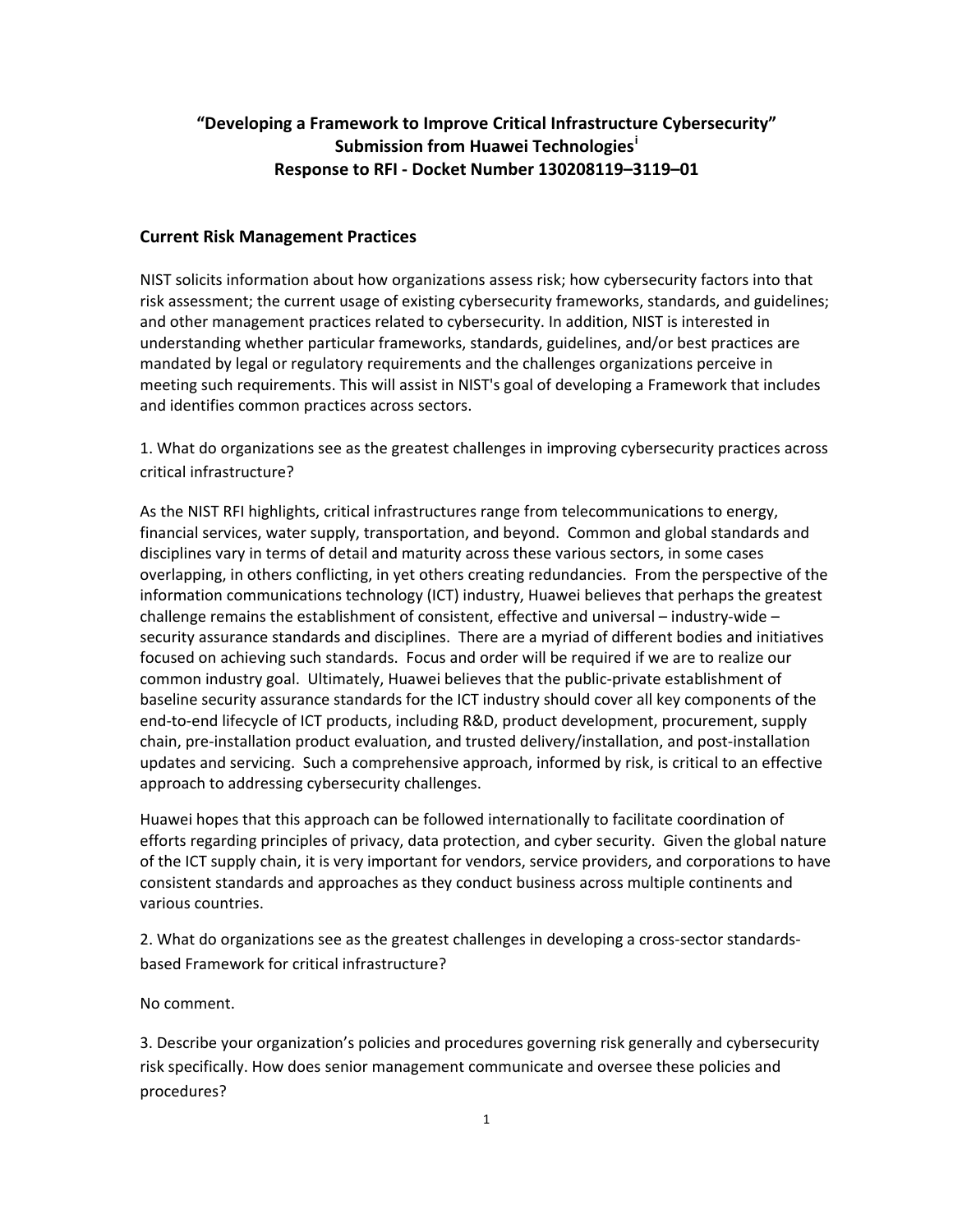### 1) General risk

Based on the Committee of Sponsoring Organizations of the Treadway Commission (COSO) framework and in line with our organizational structure and operating model, Huawei designed and implemented an enterprise risk management (ERM) system with a corresponding ERM policy. Huawei also established the ERM Department and an operational mechanism. The company ensures the continuity of our business operations by taking risks into account when making strategic decisions and planning, while also preemptively controlling risks in our business plans and execution.

### Strategic Risks

Intense competition: The markets Huawei operates in are intensely competitive in terms of price, functionality, and service quality as well as the timing of new product and service development. In certain geographical markets, our main competitors may offer more attractive prices, products, services, or other incentives. The rapid development of science and technology, and changes in alternative technologies or industry standards, will lead to shorter product lifecycles and may also increase the number of entrants into the markets in which we operate.

In this market context, the ability to fully understand and satisfy customer needs is a prerequisite as technologies change rapidly and competition intensifies. To stay competitive and protect our operating results, we must constantly introduce new products and functionalities into the market while reducing the cost of new and existing products.

### External Risks

- Economic environment: The global economic downturn could cause telecom carriers to postpone investments or initiate other cost-cutting measures to improve their financial position. These factors could result in reduced demand for network infrastructure and services, which would in turn affect Huawei's operating results.
- Country-specific risks: Huawei conducts business in more than 140 countries. Operating in these counties involves certain risks, such as civil unrest, economic and political instability, trade protection, imposition of exchange controls, nationalization of private assets, and debts. All these risks require Huawei to have a high aptitude for risk management. In addition, there may be uncertainties in the legal environment in certain regions. Although we strive to comply with all such laws and regulations, unintentional violations could have material adverse effects on our business.
- Natural disasters: Earthquakes, floods, and other natural disasters may slow down or even prevent delivery and impact the company's supply chain operations.

# Operational Risks

• Business continuity: Although Huawei strives to avoid single-source supplier solutions, it is not always possible. To find an alternative supplier or to re-design products may take significant time. As such, supply and delivery of our products to our customers could be disrupted if any of our single-source suppliers were to meet with difficulties. To mitigate this risk, we periodically evaluate and conduct audits on our suppliers, and initiate product replacements or redesign to reduce the risk of obsolescence.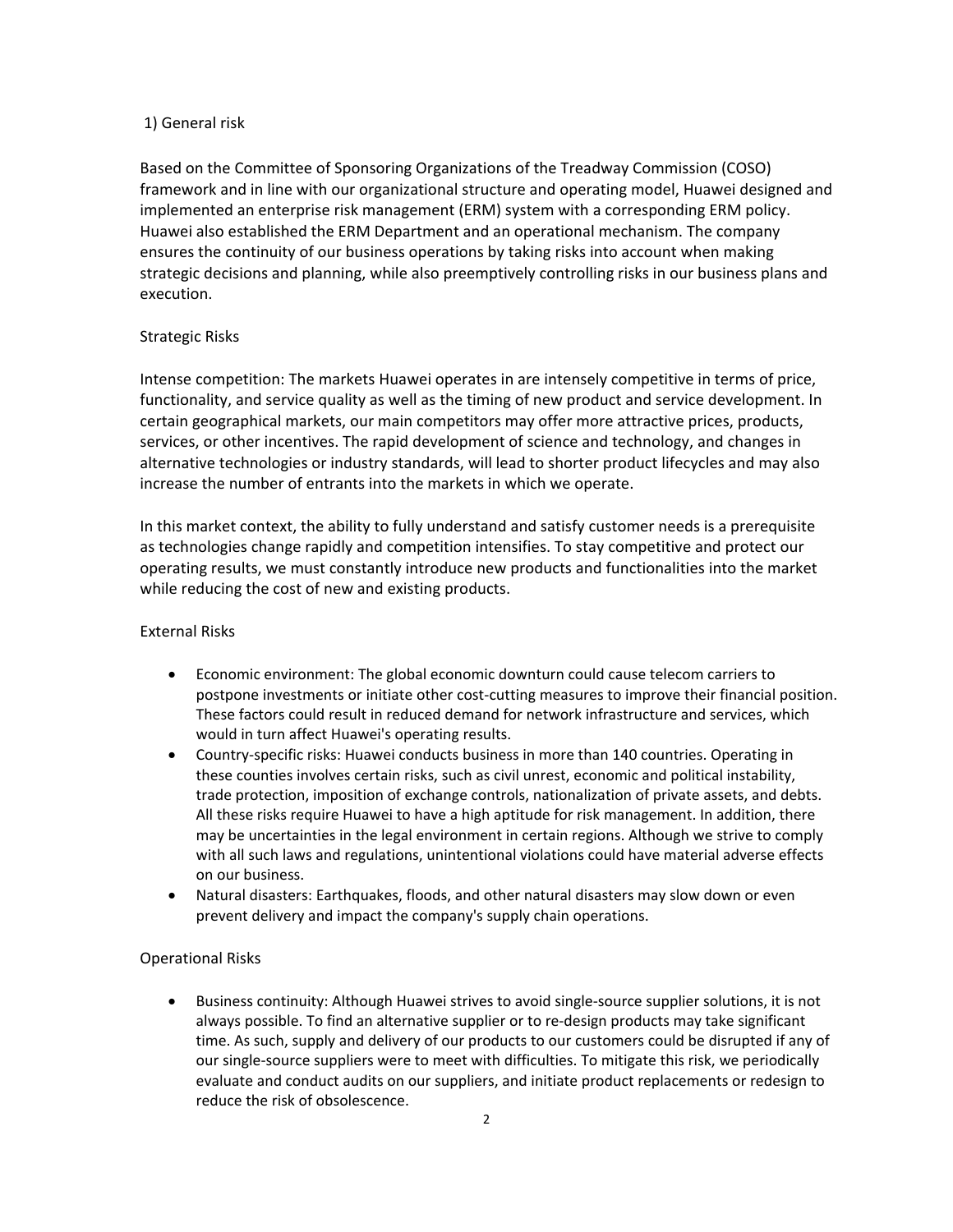- Rising labor costs: Increasing labor costs in China may offset the company's efforts to reduce our product cost and ultimately affect our profitability.
- Information security: While Huawei has judiciously adopted information security measures to protect our intellectual property rights, they may not be adequate to prevent infringement or improper use of our information, patents, or licensing. Misappropriations of this nature will cause losses to Huawei even though we may be protected to some extent by intellectual property law.

#### Financial Risks

Include liquidity risk, currency risk, interest rate risk, credit risk, sales financing, etc.

Huawei further improved its financial risk management policies and processes to enhance the company's ability to withstand financial risks and better strategize to achieve business development goals.

#### 2) Cybersecurity risk

As a global leading provider of information and communications solutions, we are engaged in providing information network products and service to society. The global network needs to be stable at all times. It is our primary social responsibility to support the assurance of a stable and secure network for customers, including in times of natural disasters such as earthquake and tsunami, and other emergencies like war.We understand the sensitivity of the ICT industry and the vulnerability of advanced technology. The end-to-end cyber security assurance system has been established and implemented in terms of policy, organization, process, management, technology and specifications. Huawei started its cyber security journey in 1999 when it published its first set of security technical regulations to enhance the security of products and solutions. In 2011, our founder and CEO, Ren Zhengfei, fully endorsed the strategy and issued the following Cyber Security Assurance policy that further reinforced and enhanced our commitment:

"As a global leading telecom solutions provider, Huawei is fully aware of the importance of cyber security and understands the concerns of various governments and customers about security. With the constant evolution and development of the telecom industry and information technology, security threats and challenges are increasing, which intensify our concerns about cyber security. Huawei will therefore pay a great deal more attention to this issue and has long been dedicated to adopting feasible and effective measures to improve the security of its products and services, thus helping customers to reduce and avoid security risks and building trust and confidence in Huawei's business. Huawei believes that the establishment of an open, transparent and visible security assurance framework will be conducive to the sound and sustainable development of industry chains and technological innovation; it will also facilitate smooth and secure communications among people.

In light of the foregoing, Huawei hereby undertakes that as a crucial company strategy, based on compliance with the applicable laws, regulations, standards of relevant countries and regions, and by reference to the industry best practice, it has established and will constantly optimize an end-toend cyber security assurance system. Such a system will incorporate aspects from corporate policies, organizational structure, business processes, technology and standard practice. Huawei has been actively tackling the challenges of cyber security through partnerships with governments,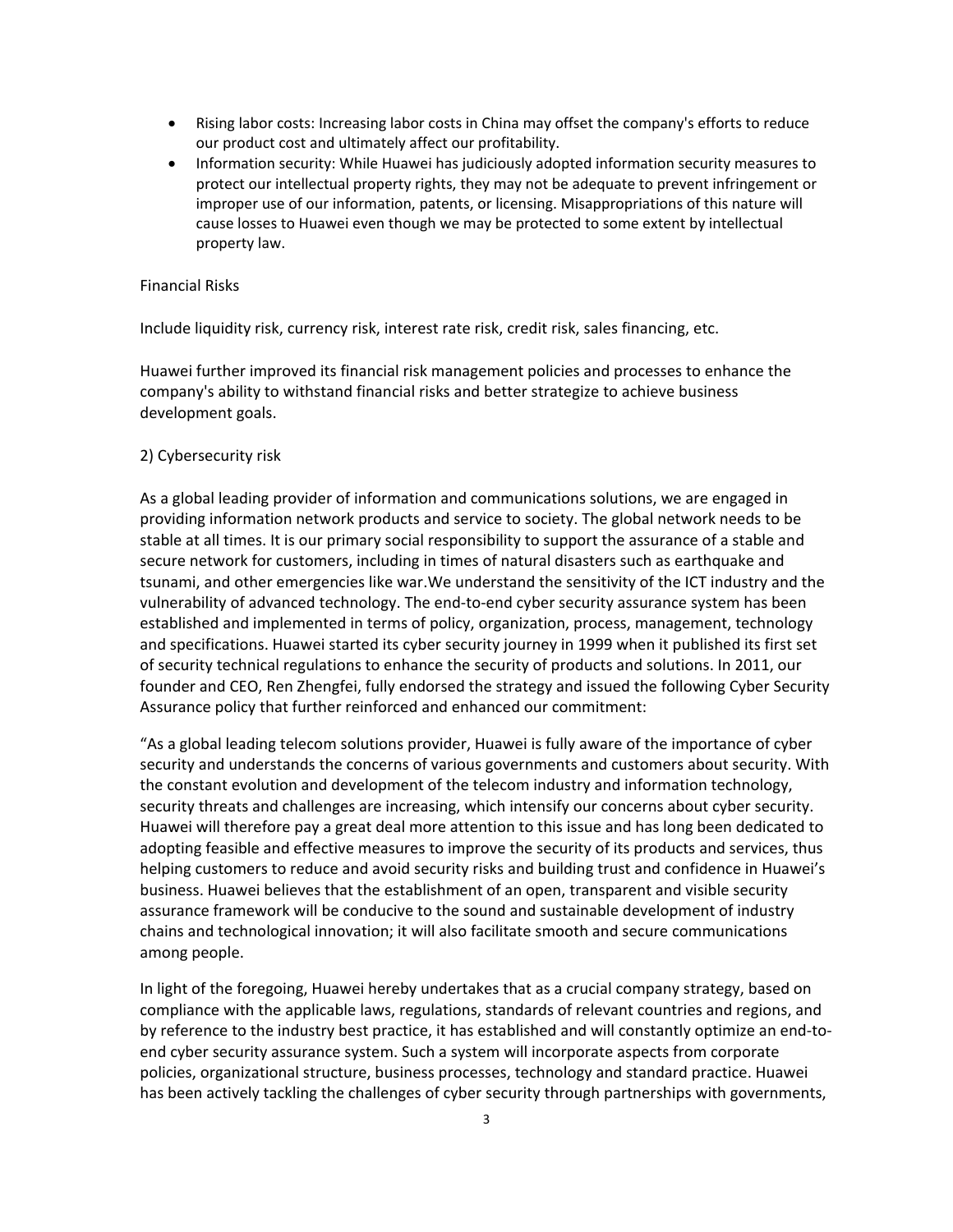customers, and partners in an open and transparent manner. In addition, Huawei guarantees that its commitment to cyber security will never be outweighed by the consideration of commercial interests.

From an organizational perspective, the Global Cyber Security Committee (GCSC), as the top-level cyber security management body of Huawei, is responsible for ratifying the strategy of cyber security assurance. The Global Cyber Security Officer (GCSO) is a significantly important member of GCSC, in charge of developing this strategy and managing and supervising its implementation. The system will be adopted globally by all departments within Huawei to ensure consistency of implementation. The GCSO shall also endeavour to facilitate effective communication between Huawei and all stakeholders, including governments, customers, partners and employees. The GCSO reports directly to the CEO of Huawei.

In terms of business processes, security assurance shall be integrated into all business processes relating to R&D, the supply chain, sales and marketing, delivery, and technical services. Such integration, as the fundamental requirement of the quality management system, will be implemented under the guidance of management regulations and technical specifications. In addition, Huawei will reinforce the implementation of the cyber security assurance system by conducting internal auditing and receiving external certification and auditing from security authorities or independent third-party agencies. Furthermore, Huawei has already been certified to BS7799-2/ISO27001 accreditation since 2004.

<span id="page-3-0"></span>In connection with personnel management, our employees, partners and consultants are required to comply with cyber security policies and requirements made by Huawei and receive appropriate training so that the concept of security is deeply rooted throughout Huawei. To promote cyber security, Huawei will reward employees who take an active part in cyber security assurance and will take appropriate action against those who violate cyber assurance policies. Employees may also incur personal legal liability for violation of relevant laws and regulations.

Taking on an open, transparent and sincere attitude, Huawei is willing to work with all governments, customers and partners through various channels to jointly cope with cyber security threats and challenges from cyber security. Huawei will set up regional security certification centers if necessary. These certification centers will be made highly transparent to local governments and customers, and Huawei will allow its products to be inspected by people authorized by local governments to ensure the security of Huawei's products and delivery service. Meanwhile, Huawei has been proactively involved in the telecom cyber security standardization activities led by ITU-T, 3GPP, and IETF etc., and has joined security organizations such as FIRST and partnered with mainstream security companies to ensure the cyber security of its customers and promote the healthy development of industries."

4. Where do organizations locate their cybersecurity risk management program/office?

From an organizational perspective, the Global Cyber Security Committee (GCSC), as the top-level cyber security management body of Huawei, is responsible for ratifying the strategy of cyber security assurance. The Global Cyber Security Officer (GCSO) is a significantly important member of GCSC, in charge of developing this strategy and managing and supervising its implementation. The system will be adopted globally by all departments within Huawei to ensure consistency of implementation. The GCSO shall also endeavour to facilitate effective communication between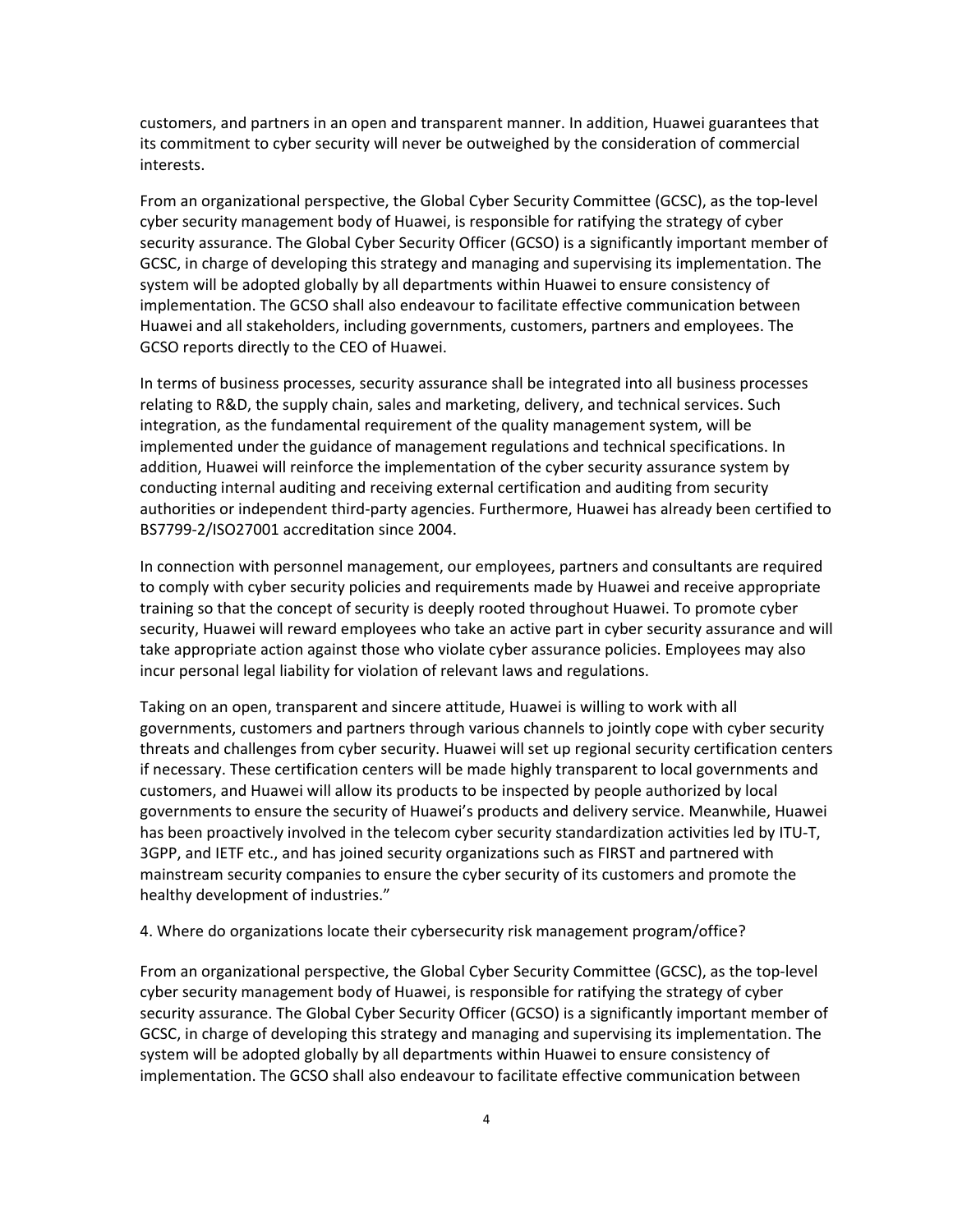Huawei and all stakeholders, including governments, customers, partners and employees. The GCSO reports directly to the CEO of Huawei.

GCSO: Leading the team to develop the security strategy, establishing the cyber security assurance system internally, supporting GR/PR and supporting global accounts customers externally.

GCSO Office: coordinating related departments to formulate detailed operational rules and actions to support the strategy and its implementation, promoting the application, auditing and tracking of the implementation. The company focal point to identify and resolve cyber security issues

Regional/ Department Security Officers: Accountable for working with GCSO to identify changes to departmental/ business unit processes so that the cyber security strategy and its requirements are fully imbedded in their areas. They are also experts in their own right and contribute to the development and enhancement of the strategy.



- 5. How do organizations define and assess risk generally and cybersecurity risk specifically?
	- 1) For the definition and evaluation of general risk, please refer to the answers to Question 3.
	- 2) For cyber security risk

Cyber security is to ensure the availability, integrity, confidentiality, traceability, and robustness of products, solutions, and services based on a legal framework. Additionally, it protects the customers' or users' communication content, personal data and privacy carried therein, and the flow of unbiased information.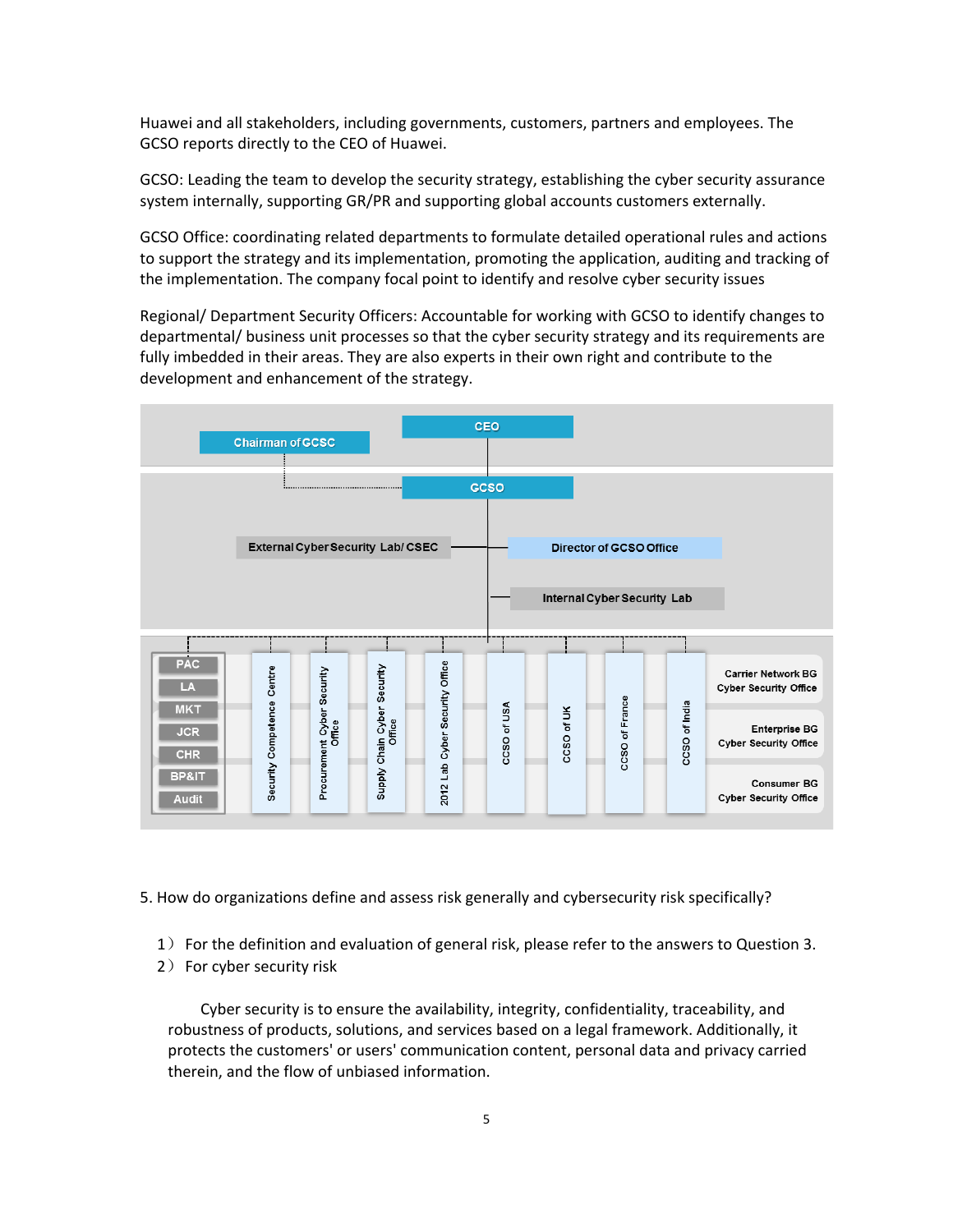Global technology companies have to protect their technology from a range of malicious uses; these include:

Use in sabotage: Control, paralysis, interruption or take-down of networks or infrastructures

Use in espionage: Enabling a third-party to illegally spy on another person or entity through their technology

Becoming the extension of another group/state: The Company's global reach and capability being directed by another government/group to act against another state/sub-state, group or individual

Lack of precaution and competence: Lack of best practice, end-to-end cyber security capability renders the technology an easy attack vector – used by any of the threat actors to use the company's technology or capability for an illegal or inappropriate purpose

All companies that develop and support technology must build in risk-informed mechanisms, counter-measures, policies and procedures that limit the likelihood of perceived or actual threats from being successful. These include, but are not limited to:

- Hardware/software "kill switch" (fixed or remotely controlled)
- Control via backdoors, Trojans, viruses and software logic bombs

• The company (individuals or groups) is instructed to close down networks, undertake espionage or sabotage or assist a third party in illegal activities

• Enabling access to data (including technological intelligence, national security information, commercial security information, private data)

• Built in "call home"/ wiretap capability to transfer data or control to another country/group

- Weakness in R&D process inject person or software threat
- Weakness in supply chain inject component (pre or post build)
- Weakness in person bribe
- Weakness in onsite support capability inject person/bribe or install illegal software

As can be seen by the range of ways and methods technology vendor's hardware and software could be maliciously used requires continuous assessment of the techniques and potential weaknesses to be undertaken. At Huawei we assess all of these items and ask ourselves the question "what would someone need to do to execute one of these attack mechanisms?" We then ask "what would be a cheaper, lower risk, higher probability of success mechanism?" and from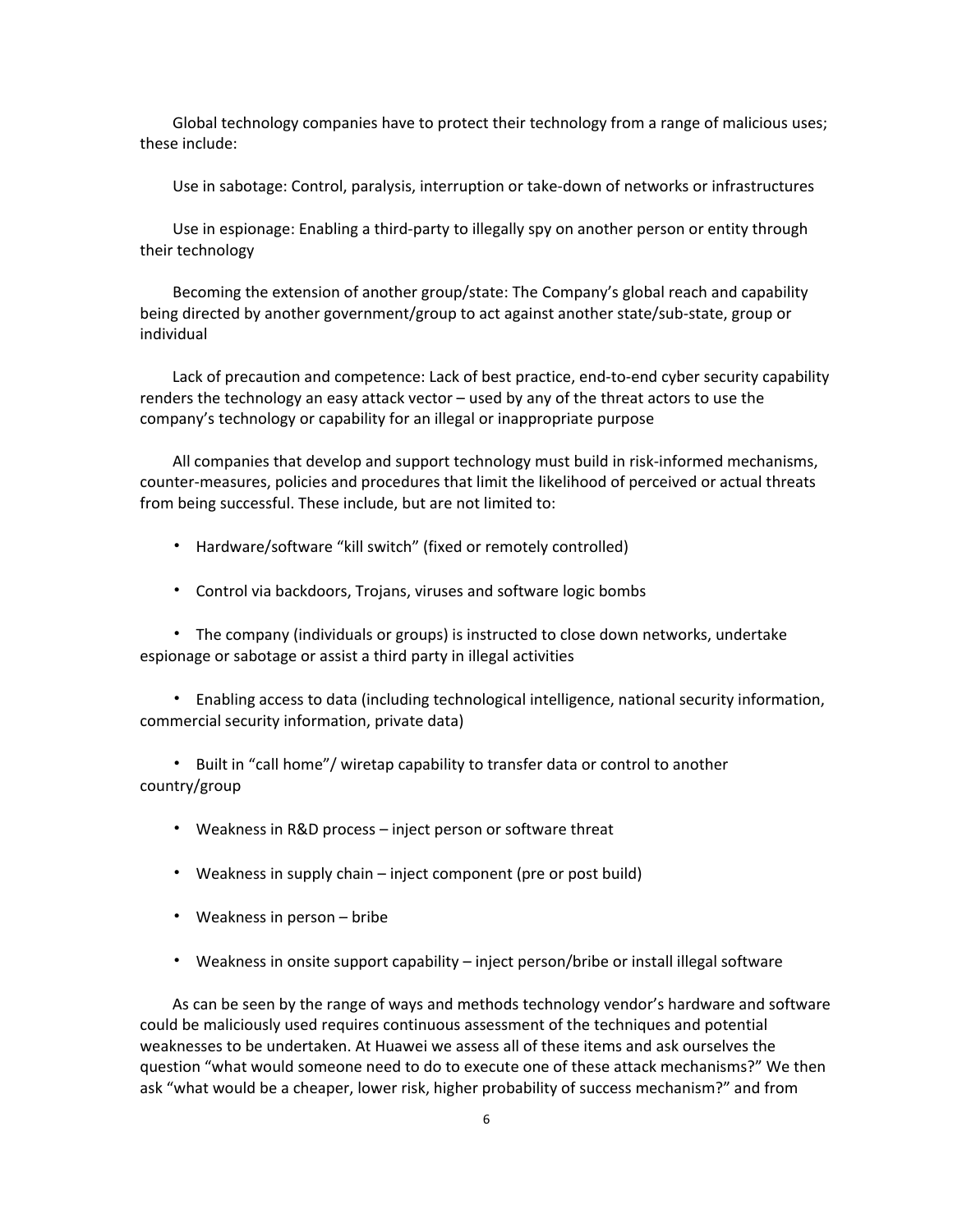these answers we work out how best to mitigate any such event. Our current model is, we assume nothing, we believe no one, and we check everything.

6. To what extent is cybersecurity risk incorporated into organizations' overarching enterprise risk management?

Huawei takes a "built-in", not a "bolted on" approach to cyber security risk management. In addressing the requirements of cyber security, we have built into all of our standard processes, baselines, policies and standards the best practice that is required. In this way, cyber security is not something that is an afterthought. Instead, it becomes a standard part of the way we do our daily business – it has become part of our DNA.

However, we accept that just because you have a process that does not mean that it is a good process, or that anyone actually executes the process. To address these issues, we have taken the following actions:

• Huawei has established standardized business processes globally and has identified Global Process Owners (GPOs) for each process and Key Control Points (KCPs). In addition, Huawei has established a Global Process Control Manual and a Segregation of Duties Matrix that are applicable to all subsidiaries and business units. The GPOs are responsible for ensuring the overall internal control effectiveness, in light of changes in operational environment and risk exposures.

• From a governance perspective, there is a standing Board Committee dedicated to cyber security chaired by a Deputy Chairman. On this Board sits the main Board Members and Global Process Owners who have a role in ensuring that cyber security requirements are imbedded in processes, policies and standards and that they are executed effectively. If there is any conflict, or resource issue in cyber security, this committee has the power, remit and seniority to make decisions and change the business without reference to anyone else.

• Huawei Auditors use the Key Control Points and the Global Process Control manual to ensure processes are executed and that they are effective. Audits, external inspections and thirdparty reviews all validate what is happening against what should happen. Individual personal accountability and liability (the rules and regulations) are built into Huawei's Business Conduct Guidelines and business processes that specify how we must behave in our daily operations. Knowledge is updated through online exams every year to keep knowledge current and this forms part of our Internal Compliance Program.

However, there is nothing more important than allowing your processes and internal systems to be opened up to audit and scrutiny from your customers and from governments. It is this ability to use real customers and experts from many fields and governments to inspect, vet and validate our approach that truly enables us to develop world-class processes and integrated systems. Huawei operates in over 140 countries because it is trusted by customers in over 140 countries. Once again, it is a repeatable process that is also a virtuous circle.

In practice what does this mean? Let us give you an example. Many global technology vendors such as Huawei licence and use software components from many third parties, and this is included within our own developed computer code. Our own software may be developed by multiple teams in multiple countries. Yet when there is a security issue, or vulnerability is found, it is crucial that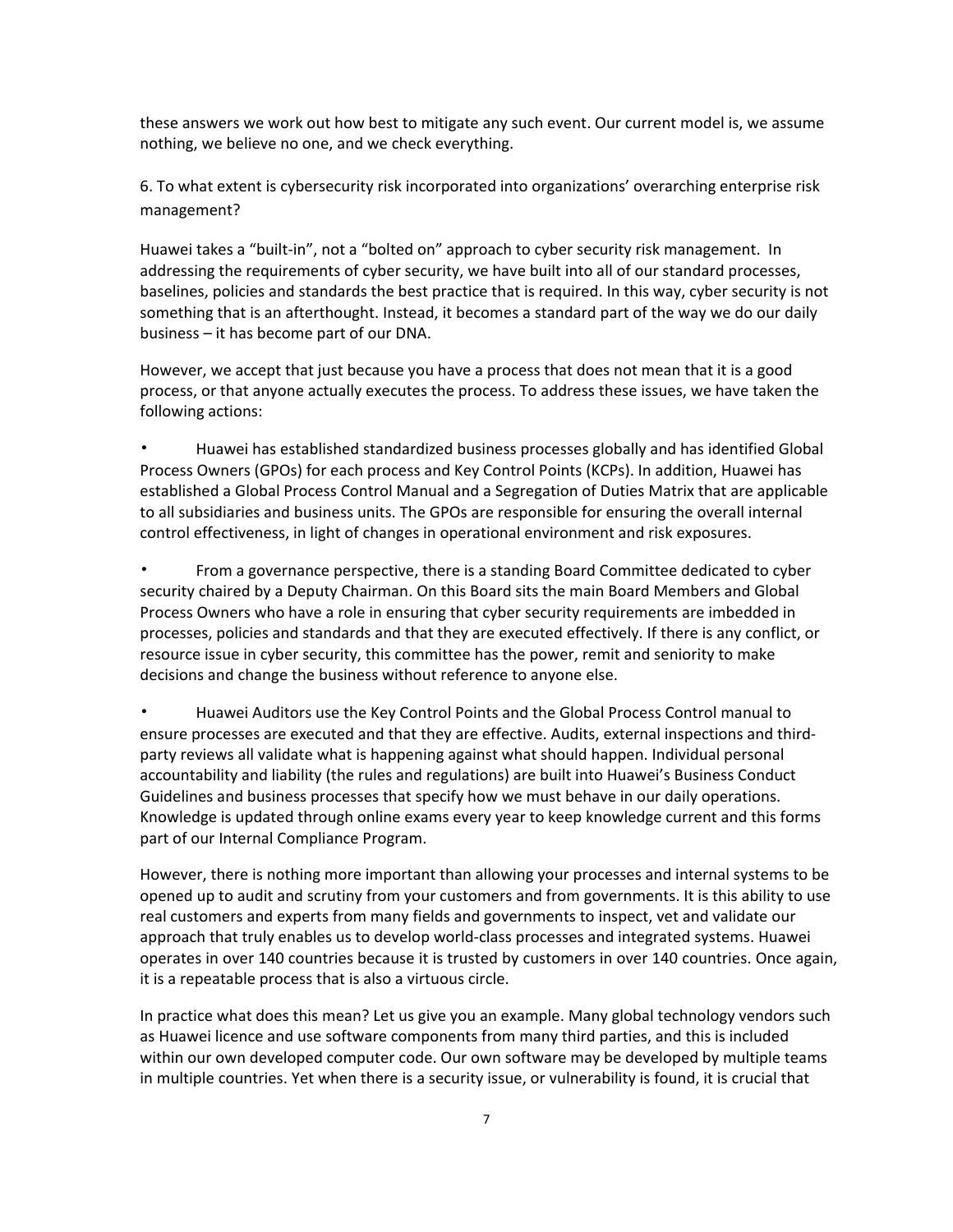our internal processes and systems give us the ability to forward and reverse-trace the software components that have been developed and pinpoint what products they are in.

At Huawei, we are continuously enhancing our internal systems and processes to enable us to trace-forward from a raw customer requirement all the way through to the computer code that was produced, and also to reverse-trace from the computer code (or patch/modification) all the way back to the raw requirement that required that computer code to be developed.

Within this, we ensure segregation of duties in the R&D process. Software developers cannot approve the final test results or final release. No software developers can authorise the implementation of their own software as there is an independent rigorous review and sign-off process – once signed off, software is automatically uploaded onto support websites, ready for downloading into manufacturing or customer sites.

However, cyber security is not just about technology. It is also about people, laws, incentives and disincentives. Whilst there is undoubtedly a focus on the design, development and deployment of technology, there is an equal focus on all other processes – human resources, legal, sales, finance, marketing, and supplier management. For instance, in terms of supply chain diversity, 70% of the components used by Huawei come from suppliers outside of Mainland China, with the United States serving as the largest provider at 32% and the majority are high technology components, and Taiwan and Europe combining to provide 32%. To manage supply chain risk, Huawei embed in our Procurement Process security control activities such as supplier security qualification and selection, material security testing, supplier security audit, problem improvement, performance management, risk management, vulnerability management, emergency response, traceability and security agreement. All suppliers should pass our cyber security qualification and sign cyber security agreement. Products from all suppliers should undergo cyber security testing. Service delivery of all suppliers should be accepted in terms of cyber security. Until now, Huawei has signed cyber security agreement with more than 2500 engineering and material suppliers.

At Huawei, because we have built cyber security requirements into our processes, each executive, manager and individual has personal accountability and ownership of their responsibilities. This level of responsibility implies several underlying factors, including continuous training, getting the balance right between incentive and personal liability, and continuous loop-back processes to enhance our capabilities and validate our assurance level. This is the Huawei way of meeting the challenges of cyber security.

At Huawei, we adopt the "many eyes" and "many hands" approach to provide openness and transparency on what we do. We positively encourage audits, reviews and inspections on all technology vendors, including Huawei, in a fair and non-discriminatory manner, as each audit or review enables companies to challenge their thinking, their policies and their procedures, in turn enhancing their capability, product quality and product security. At Huawei, we already provide our customers and governments with the ability to undertake comprehensive validation and verification of our products.

7. What standards, guidelines, best practices, and tools are organizations using to understand, measure, and manage risk at the management, operational, and technical levels?

Huawei designs and builds our end to end cyber security assurance system for products and services.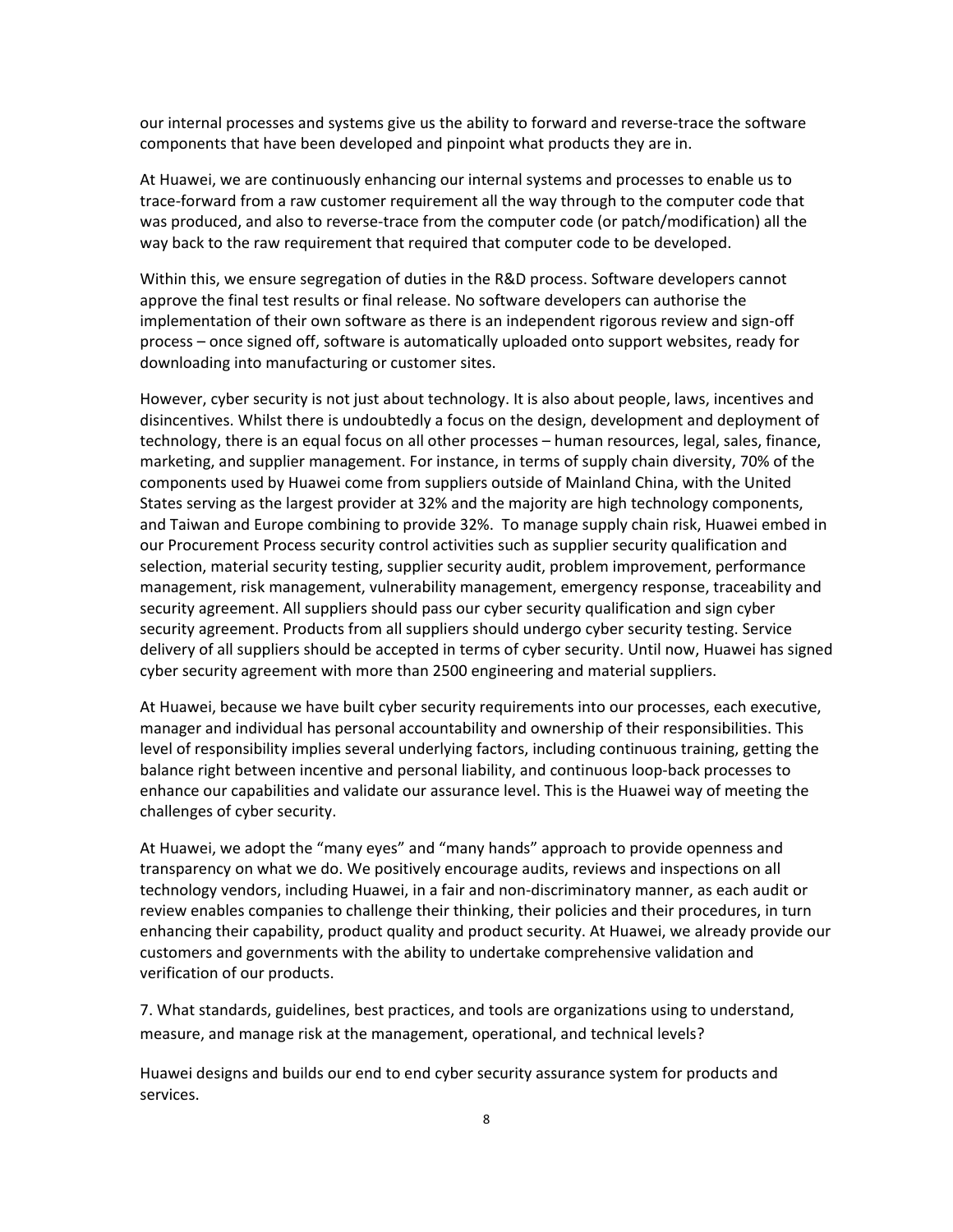During product R&D, Huawei refers to secure development and lifecycle methodologies such as SDL, Open SAMM and SSE-CMM and integrate security assurance activities such as threat analysis and secure coding into our IPD (Integrated Product Development) process. In addition, with reference to CMMI and ISO9000, Huawei builds a comprehensive configuration management system to manage labeling, filing and changes of all deliverables during R&D process. The target is to ensure integrity, consistency and traceability of products and the R&D process.

In terms of technology about products and solutions, based on ITU-T X.805, Huawei builds end to end security of products and solutions. For instance, in product security requirement analysis, in addition to complying with security requirements in product related standards such as 3GPP and ITU-T, we also use threat analysis methodologies like TVRA to carry out threat analysis to identify pertinent security defense requirements; in product development and coding, we refer to secure coding standards of CERT C/C++/Java and secure coding practices of OWASP to formulate Huawei's own secure coding specifications so as to manage Huawei's coding activities; in testing phase, we carry out security testing based on the most dangerous software mistakes in OSSTMM and SANS TOP 25.

As for supply chain management, Huawei establishes the supply chain security management system referring to the instructions and best practices in ISO28001 and ISO28004 and based on our own business requirements. We also include the requirements of C-TPAT into our supply chain security controls. What's more, we refer to ISO31010 and select appropriate risk identification and evaluation instruments according to our management practices. The instruments include: Delphi Method, Failure Mode and Effect Analysis (FMEA), Risk Matrix and Root Cause Analysis etc. Huawei supply chain security management system passed the ISO28000 certification in 2012.

To manage security risks of suppliers, Huawei formulated its procurement cyber security policies, procurement cyber security baseline, security specifications of materials, operational instructions to cyber security system qualification of suppliers, instruments of evaluating the level of cyber security risks of suppliers, table of on-site cyber security evaluation on suppliers, SLA of security vulnerability notification by suppliers and the template of cyber security agreement with suppliers.

In information security management, Huawei bases our information security management system on BS7799/ISO27001 and ISO17799. Huawei information security management system has been certified by BS7799-2/ISO27001 since 2004.

8. What are the current regulatory and regulatory reporting requirements in the United States (e.g. local, state, national, and other) for organizations relating to cybersecurity?

No comment.

9. What organizational critical assets are interdependent upon other critical physical and information infrastructures, including telecommunications, energy, financial services, water, and transportation sectors?

No comment.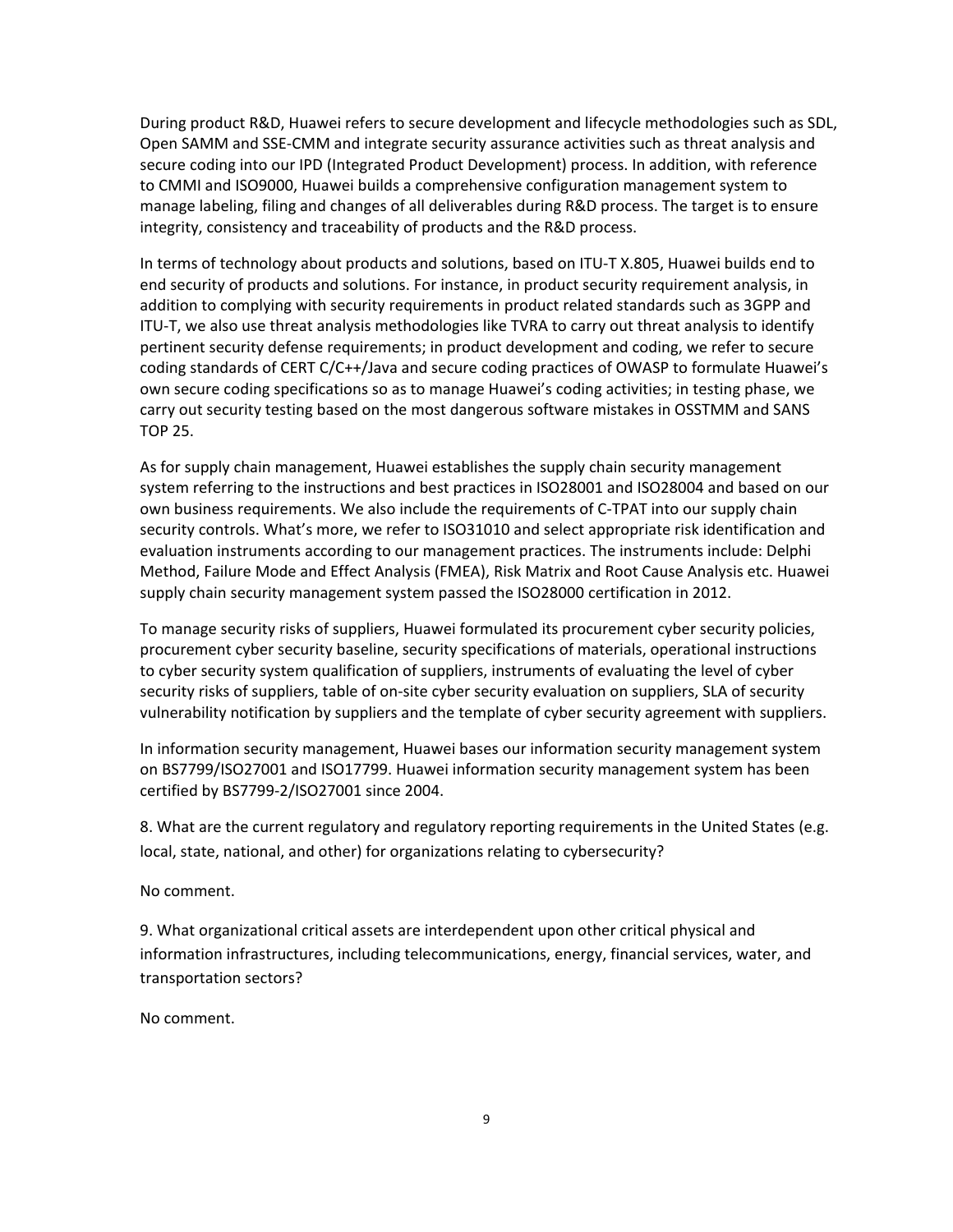10. What performance goals do organizations adopt to ensure their ability to provide essential services while managing cybersecurity risk?

No comment.

11. If your organization is required to report to more than one regulatory body, what information does your organization report and what has been your organization's reporting experience?

No comment.

12. What role(s) do or should national/international standards and organizations that develop national/ international standards play in critical infrastructure cybersecurity conformity assessment?

The standard agreed by nations, international communities, industry or forums is the foundation for cyber security compliance evaluation on critical infrastructure. Standard organizations should serve as a platform for the communication and consultation of all parties, including authorities, buyers and sellers, to collaboratively improve the standard, evaluation procedures and methodology and ensure the consistency and general applicability of the evaluation result.

# **Use of Frameworks, Standards, Guidelines, and Best Practices**

As set forth in the Executive Order, the Framework will consist of standards, guidelines, and/or best practices that promote the protection of information and information systems supporting organizational missions and business functions.

NIST seeks comments on the applicability of existing publications to address cybersecurity needs, including, but not limited to the documents developed by: international standards organizations; U.S. Government Agencies and organizations; State regulators or Public Utility Commissions; Industry and industry associations; other Governments, and non-profits and other non-government organizations.

NIST is seeking information on the current usage of these existing approaches throughout industry, the robustness and applicability of these frameworks and standards, and what would encourage their increased usage. Please provide information related to the following:

- 1. What additional approaches already exist?
- 2. Which of these approaches apply across sectors?
- 3. Which organizations use these approaches?
- 4. What, if any, are the limitations of using such approaches?
- 5. What, if any, modifications could make these approaches more useful?
- 6. How do these approaches take into account sector-specific needs?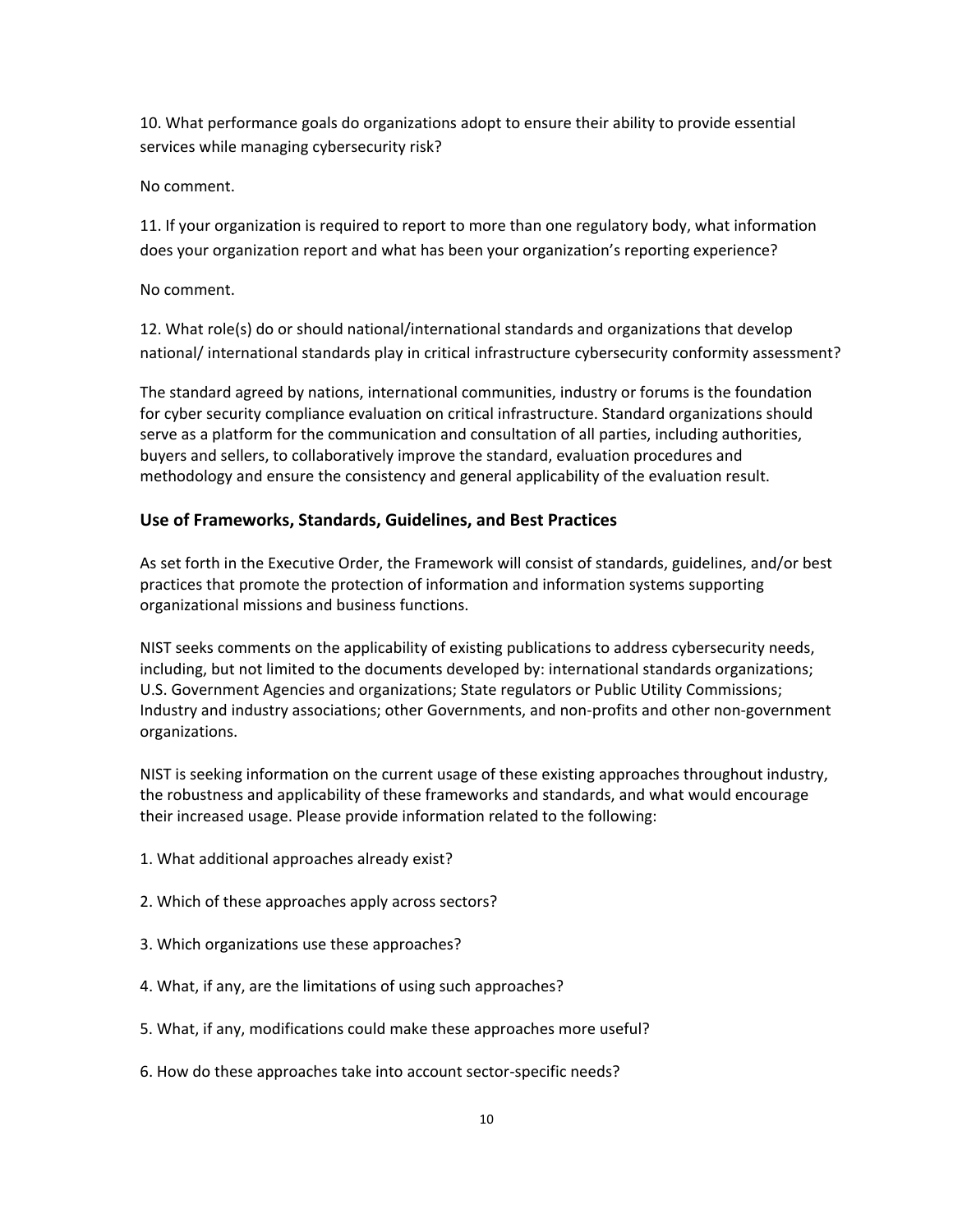7. When using an existing framework, should there be a related sector-specific standards development process or voluntary program?

8. What can the role of sector-specific agencies and related sector coordinating councils be in developing and promoting the use of these approaches?

9. What other outreach efforts would be helpful?

### Q1-Q9:

To address cyber security issue, our collective work should be guided by a set of principles to provide a framework for coordination of action to drive progress on an aligned set of strategic priorities and goals, and time-based milestones. We should be prepared to accept that the commitment from some parties may initially not be as strong as we would wish it to be due to the inherent lack of trust between some parties, the issue of local politics and geopolitics, trade protectionism and competitor misinformation – having said that, we should not allow any of these issues to be used as an excuse for not taking action.

### Guiding Principles

- IT'S GLOBAL: Efforts to improve cyber security must properly reflect the borderless, interconnected and global nature of today's cyber environment in terms of governance, laws, standards and sanctions
- IT'S THE LAW: Efforts to harmonise and align international laws, standards, definitions and norms must be undertaken, accepting the challenges of cultural differences
- IT'S COLLABORATIVE: Efforts to improve cyber security must leverage public-private partnerships to maximise our chances of increasing our collective ability to thwart attacks
- IT'S STANDARDS-BASED: Efforts to design, agree on and implement international standards and benchmarks of ICT vendors should set the standard based on the perceived risk level – there has to be a balance between security and risk
- ITS VERIFICATION-BASED: Efforts to design, develop and implement global independent verification methodologies that ensure products conform to the agreed standards and benchmarks should be agreed and adopted
- IT'S EVIDENCE-BASED: Efforts to improve cyber security must be based on evidence of risk, evidence of the attacker and evidence of loss or impact – we should focus on facts, not fiction
- IT'S DOING THE BASICS: Efforts to improve basic cyber security "hygiene" must be collectively prioritised to drive the entry point of successful attack to a much higher point

# **Specific Industry Practices**

In addition to the approaches above, NIST is interested in identifying core practices that are broadly applicable across sectors and throughout industry.

NIST is interested in information on the adoption of the following practices as they pertain to critical infrastructure components:

• Separation of business from operational systems;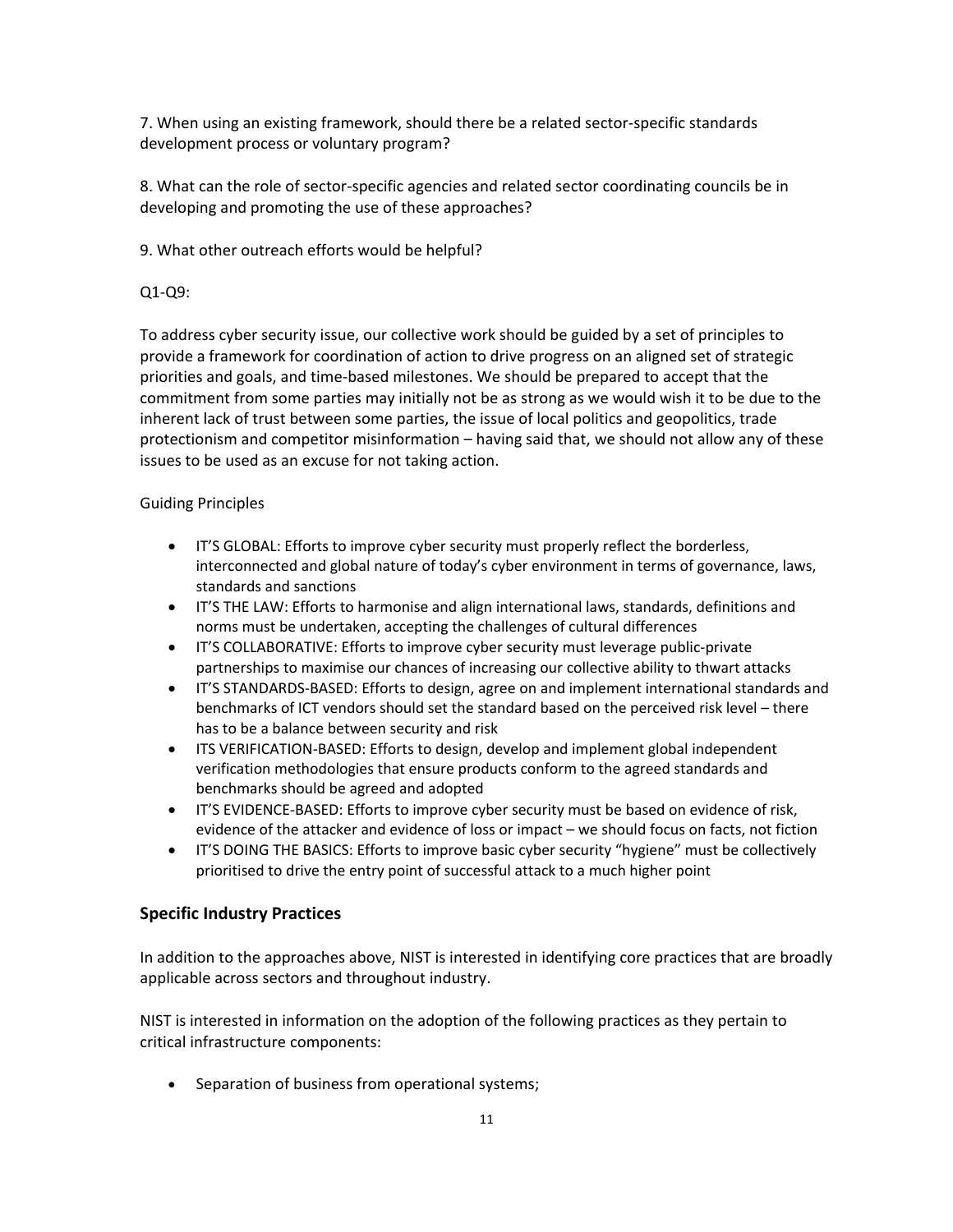- Use of encryption and key management;
- Identification and authorization of users accessing systems;
- Asset identification and management;
- Monitoring and incident detection tools and capabilities;
- Incident handling policies and procedures;
- Mission/system resiliency practices;
- Security engineering practices;
- Privacy and civil liberties protection.

1. Are these practices widely used throughout critical infrastructure and industry?

2. How do these practices relate to existing international standards and practices?

3. Which of these practices do commenters see as being the most critical for the secure operation of critical infrastructure?

4. Are some of these practices not applicable for business or mission needs within particular sectors?

5. Which of these practices pose the most significant implementation challenge?

6. How are standards or guidelines utilized by organizations in the implementation of these practices?

7. Do organizations have a methodology in place for the proper allocation of business resources to invest in, create, and maintain IT standards?

8. Do organizations have a formal escalation process to address cybersecurity risks that suddenly increase in severity?

9. What risks to privacy and civil liberties do commenters perceive in the application of these practices?

10. What are the international implications of this Framework on your global business or in policymaking in other countries?

11. How should any risks to privacy and civil liberties be managed?

12. In addition to the practices noted above, are there other core practices that should be considered for inclusion in the Framework?

### Q1-Q12:

Some of the above-mentioned practices are applied in products and solutions of telecommunication networks. For instance, separation of business from operational systems: according to practices of telecom industry, user plane, signal plane and management plane defined in ITU-T X.805 are usually separated, especially in the practices of core network design and